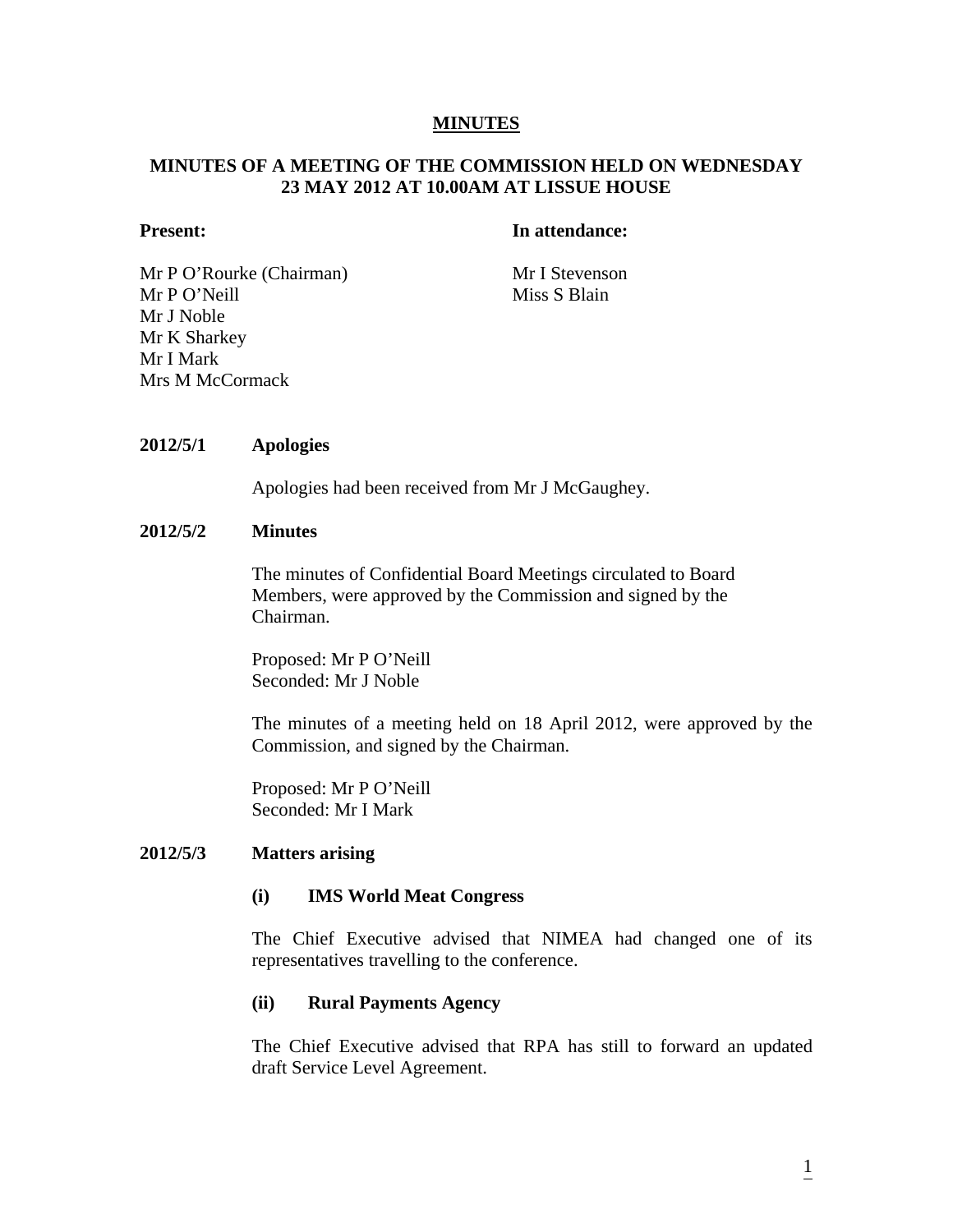# **(iii) LMC Strategic Plan 2012-15, Business Plan 2012-13 & Budgets**

The Chief Executive advised that DARD has approved the Strategic Plan, Business Plan and Budgets

# **(iv) Recruitment**

The Chief Executive updated the Board on the progress of current recruitments.

# **(v) Balmoral Show 2012**

The Board agreed that Balmoral Show had been a successful event.

# **(vi) Board Terms of Reference**

 **Action Point:** The Chairman and Chief Executive will develop a schedule for future Board Meetings.

# **(vii) Review of Bovine Tuberculosis – Correspondence from Assembly Agriculture and Rural Development Committee.**

 The Chief Executive advised that LMC had submitted a brief response supporting the review

# **(viii) Cattle Health Steering Group – Eradication of BVD**

The Chief Executive updated the Board on further discussions with CHSG.

**Action Point:** The Board agreed that LMC would provide up to £40, 000 as a one-off contribution to the project on behalf of the NI red meat industry. The Board also agreed that LMC should seek the maximum publicity for the LMC contribution.

**Action Point:** The Chief Executive will advise UFU of LMC's position.

### **(ix) Food 4 Life Website**

The Chief Executive provided comparative figures for visits to the Food 4 Life Website, as requested at the last Board Meeting.

# **(x) Future LMC Conferences**

 The Board had some discussion about the format and content of future LMC conferences, with the aim of targeting both producers and processors. Separate and/or smaller events could be considered.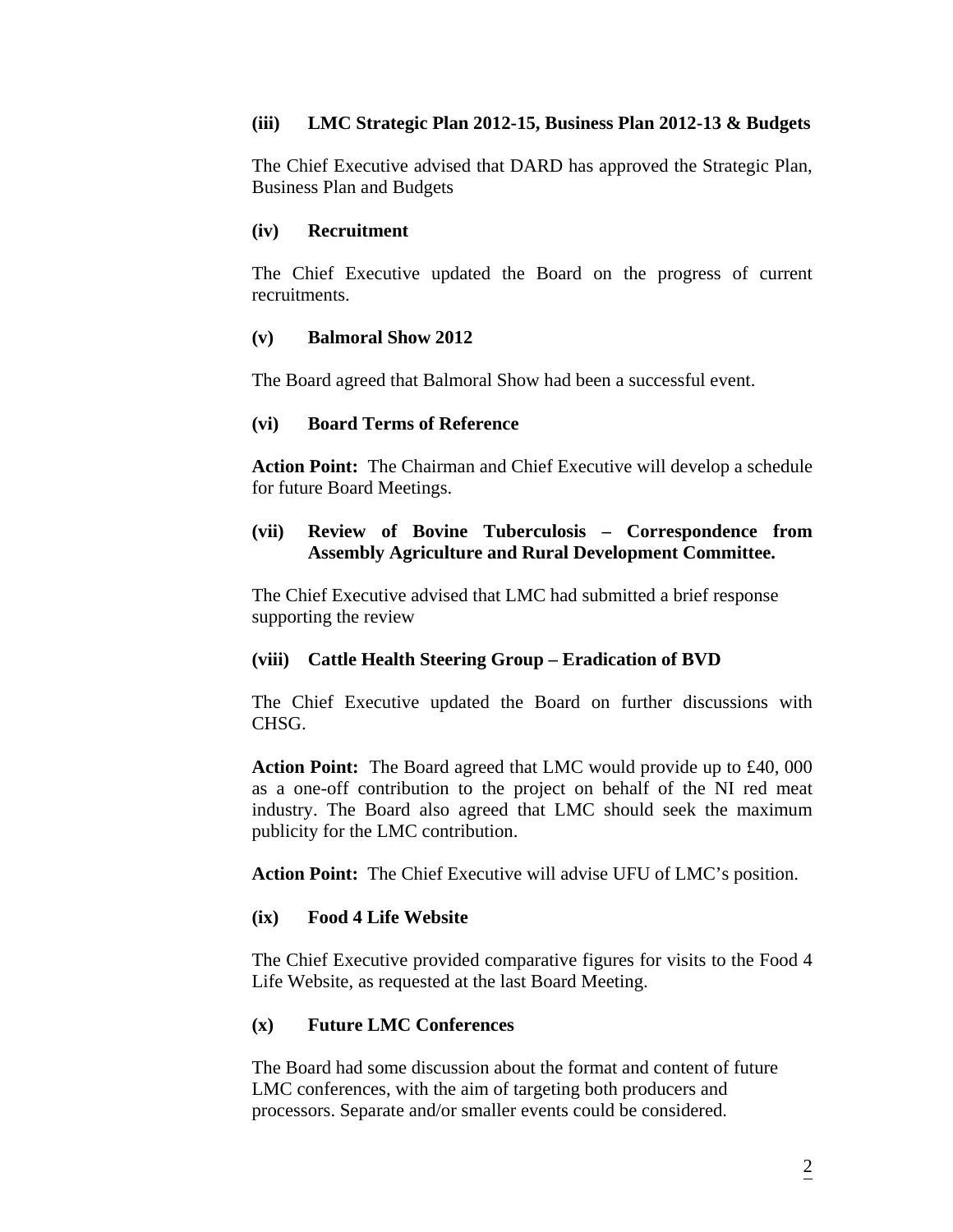**Action Point:** The Chief Executive will discuss the options with the Economist and new Industry Development Manager.

# **2012/5/4 Chairman's Report**

The Chairman reported on meetings he had attended since the last Board Meeting.

# **2012/5/5 Chief Executive's Report**

# **(i) Draft Annual Report & Accounts for Year Ended 31/3/12**

The draft Annual Report and Accounts had been submitted to DARD and the Board.

**Action Point:** The Board approved the draft report and accounts.

Proposed: Mr K Sharkey Seconded: Mr I Mark

# **(ii) Summary Management Accounts for Year Ended 31/3/12**

The Chief Executive advised that the operating surplus was in line with predictions, and easements had previously been identified to DARD.

# **(iii) Revised Management Statement and Financial Memorandum (MSFM)**

**Action Point:** The Board approved the revised MSFM

Proposed: Mrs M McCormack Seconded: Mr P O'Neill

**Action Point:** The Chief Executive will arrange for the approved MSFM to be signed by DARD and LMC

# **(iv) Draft Grievance Policy**

**Action Point:** The Draft Grievance Policy was approved by the Board

Proposed: Mr P O'Neill Seconded: Mr K Sharkey

# **(v) Draft Procurement Policy**

**Action Point:** The Draft Procurement Policy was approved by the Board

Proposed: Mr I Mark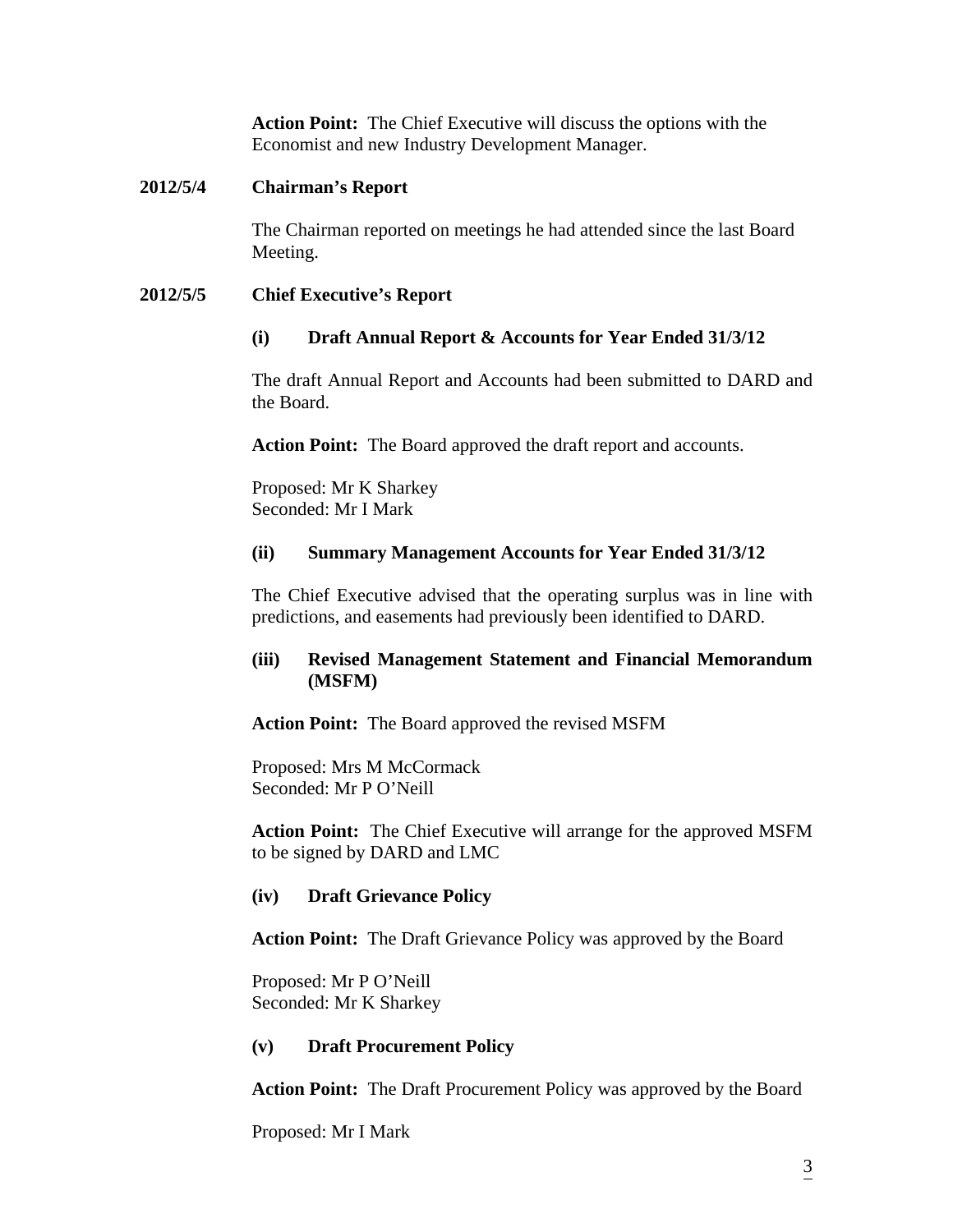Seconded: Mr J Noble

# **(vi) Draft Debt Management Policy**

**Action Point:** The Draft Debt Management Policy was approved by the Board

Proposed: Mr P O'Neill Seconded: Mr K Sharkey

# **2012/5/6 LMC Brussels Update April 2012**

The update was noted.

# **2012/5/7 Quarterly Reports (Jan- March 2012)**

# - **FQAS**

The report was noted.

# - **Industry Development**

The report was noted.

The Chief Executive updated the Board on informal discussions with Invest NI regarding LMC attendance at Anuga 2012. At this stage it was unlikely that there would be space available on the NI stand.

The Board feels that LMC still has a valuable role to contribute to Invest NI's red meat promotion strategy.

# **2012/5/8 Date of next meeting**

It was confirmed that the date of the next meeting would be 20 June 2012 at 10.00am.

# **2012/5/9 Any Other Business**

# **(i) Audit Committee**

It was confirmed that the date of the next Audit Committee meeting would be 29 May 2012.

# **(ii) SAI**

**Action Point:** The Chief Executive will email the SAI Annual Report to Board Members.